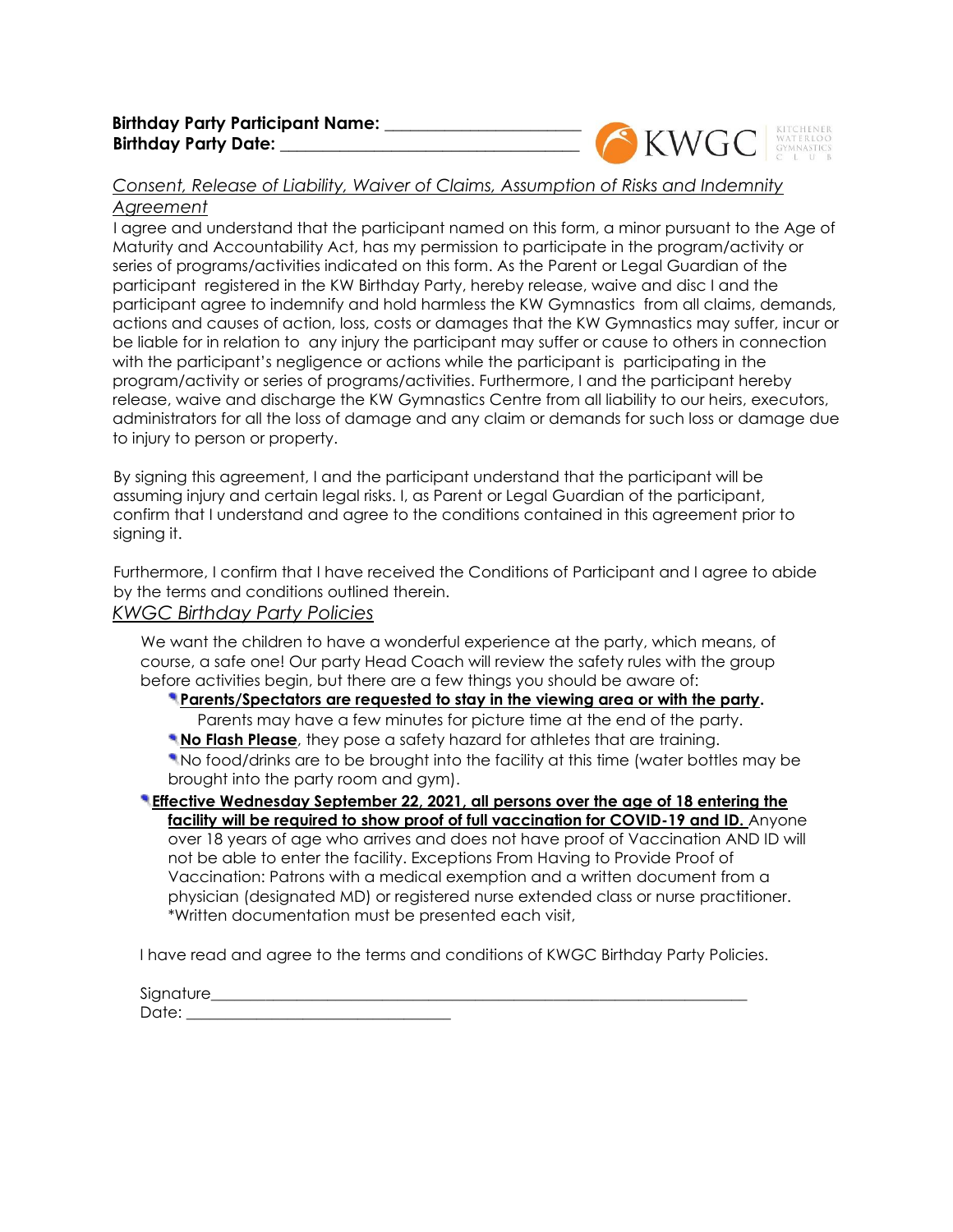## **GYMNASTICS ONTARIO and Kitchener Waterloo Gymnastics Club INFORMED CONSENT AND ASSUMPTION OF RISK AGREEMENT 2021-2022**

### **WARNING! Please read carefully**

**By signing this document, you will assume certain risks and responsibilities**

### **Participant's Name: \_\_\_\_\_\_\_\_\_\_\_\_\_\_\_\_\_\_\_\_\_\_\_\_\_\_\_\_\_\_\_\_\_\_\_\_\_\_\_\_**

1. This is a binding legal agreement. Clarify any questions or concerns before signing. As a participant in the sport of gymnastics and

the spectating, orientation, instruction, activities, competitions, programs, and services of Gymnastics Ontario and Kitchener

Waterloo Gymnastics Club(collectively the "Activities"), the undersigned, being the Participant and the Participant's Parent/Guardian

(if Participant is under 18 years old), (collectively the "Parties"), acknowledge and agree to the terms outlined in this document.

2. Gymnastics Ontario, Kitchener Waterloo Gymnastics Club, and their respective Directors, Officers, committee members, members,

employees, coaches, volunteers, officials, participants, agents, sponsors, owners/operators of the facilities in which the Activities

take place, and representatives (collectively the "Organization").

\_\_\_\_ € *We have read and agree to be bound by paragraphs 1 and 2* **Description and Acknowledgement of Risks** 3. The Parties understand and acknowledge that:

a) The Activities have foreseeable and unforeseeable inherent risks, hazards, and dangers that no amount of care, caution or

expertise can eliminate, including without limitation, the potential for serious bodily injury.

b) The Organization may offer or promote online programming (such as webinars, remote conferences, workshops, and online

training) which have different foreseeable and unforeseeable risks than in-person programming.

c) The Organization has a difficult task to ensure safety and it is not infallible. The Organization may be unaware of the

Participant's fitness or abilities, may give incomplete warnings or instructions, may misjudge weather or environmental

conditions, and the equipment being used might malfunction.

d) The novel coronavirus, COVID-19, has been declared a worldwide pandemic by the World Health Organization and COVID-19 is

contagious. The Organization has put in place preventative measures to reduce the spread of COVID-19; however, the

Organization cannot guarantee that the Participant will not become infected with COVID-19. Further, participating in the

Activities could increase the Participant's risk of contracting COVID-19.

4. The Participant is participating voluntarily in the Activities. In consideration of that participation, the Parties hereby acknowledge

that they are aware of the risks, dangers and hazards and may be exposed to such risks, dangers, and hazards. The risks, dangers and

hazards include, but are not limited to:

a) Privacy breaches, hacking, technology malfunction or damage.

b) Executing strenuous and demanding physical techniques and exerting and stretching various muscle groups.

c) Vigorous physical exertion, strenuous cardiovascular workouts, and rapid movements.

d) The failure to properly use any piece of equipment or from the mechanical failure of any piece of equipment or apparatus.

e) Failure to follow instructions or rules.

f) Serious injury to virtually all bones, joints, ligaments, muscles, tendons, and other aspects of the Participant's body or to the